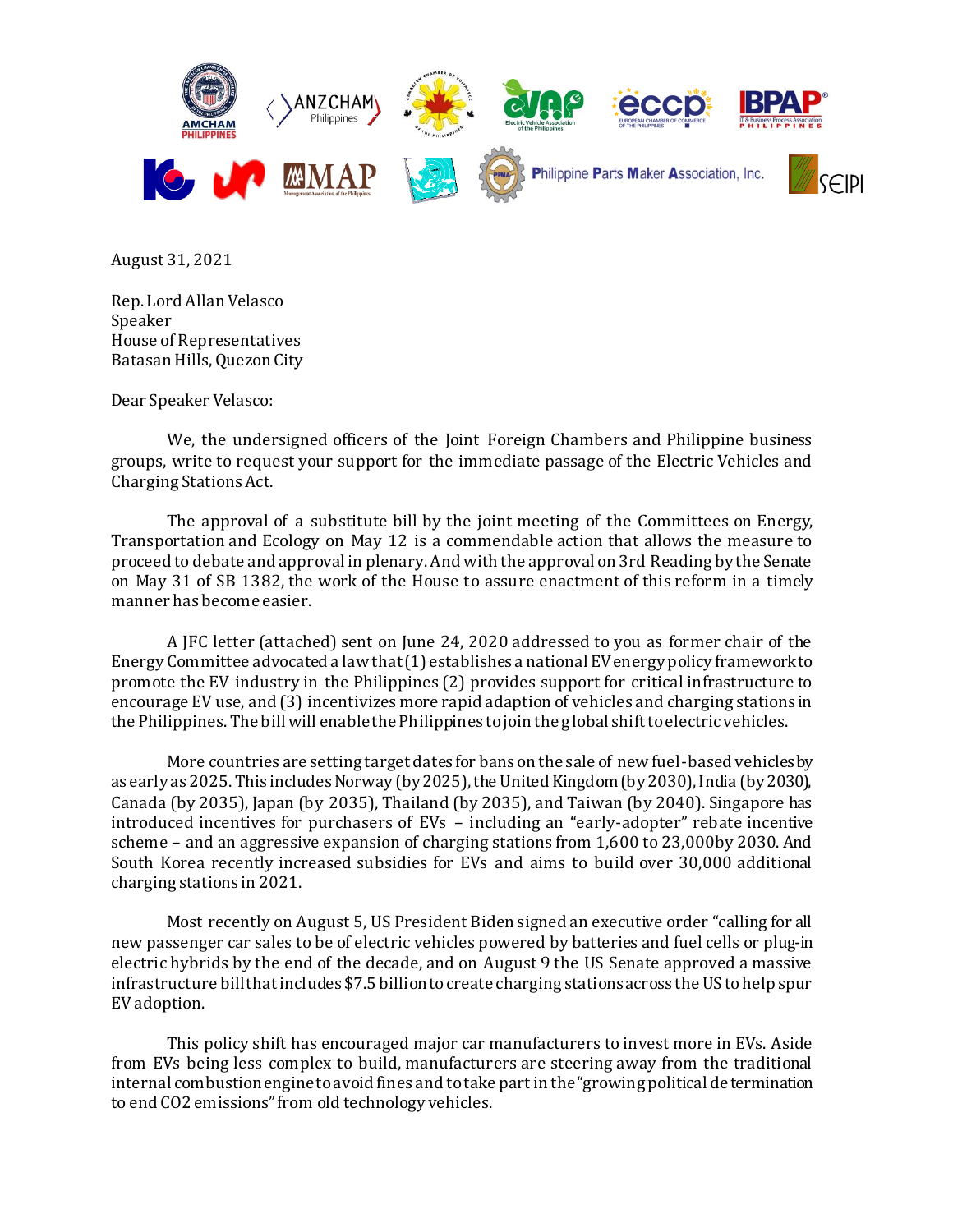In the first quarter of 2021, several manufacturers announced plans to substantially reduce carbon emissions by completely phasing out vehicles using internal combustion engines: Volvo (by 2030), Jaguar Land Rover (by 2025 for Jaguar only – by 2036 for Land Rover), and General Motors (by 2035). In April 2021, Honda said that that by 2040 "every new car it sells will be either an electric or fuel cell vehicle." In May 2021, Ford increased its budget for EV towards a 40% share in global sales by 2030.

In ASEAN it is estimated that EVs will comprise 20% of all vehicles by 2025. Attachment A shows the EV adoption targets, as well as available and targeted number of charging station infrastructure available in ASEAN-6. The Philippines has the least number of publicly accessible charging stations. The bill before Congress begins to support the building of EV infrastructure necessary to effectively promote the use and adoption of electric vehicles in the country.

Indonesia and Thailand hope to establish EV production hubs. Both countries have established manufacturing hubs and the two largest domestic auto markets in ASEAN. The RCEP will create a huge free trade market for new EV models by existing firms. The Philippines should be able to benefit from this opportunity to manufacture, if not complete electric vehicles, then at least components in its supply chain, such as electric batteries and electric vehicle parts. Already the country for years has been a major exporter of automotive wire harnesses.

Passage of the e-Vehicles and Charging Stations Act will support the DTI's promotion of the sector and provide a policy roadmap for promoting not just the use but also the manufacturing and importation of EV and EV parts.

Aside from the economic benefit of the measure, the health and environmental benefits of shifting to EV in the Philippines as stated in our July 2020 letter are more relevant than ever. There is also increased interest among Filipinos in alternative sustainable transportation, including electric bikes for use on new urban bike lanes.

Greater adoption of greener transport solutions should be among the lessons learned and reforms adopted in the post-pandemic period. Immediate passage of the bill will provide the Philippine government with the framework to implement the right policies towards encouraging the utilization of e-vehicles and the establishment of the industry in the country.

With our best regards,

**FRANK THIEL**

President American Chamber of Commerce of the Philippines

**EDMUND ARAGA**

President Electric Vehicles Association of the Philippines

**DANIEL ALEXANDER**

President Australian-New Zealand Chamber of Commerce of the Philippines

**LARS WITTIG**

President European Chamber of Commerce of the Philippines

**JEHAN PAYNE** President Canadian Chamber of Commerce of the Philippines

**REY UNTAL**

President and CEO IT and Business Process Association of the Philippines